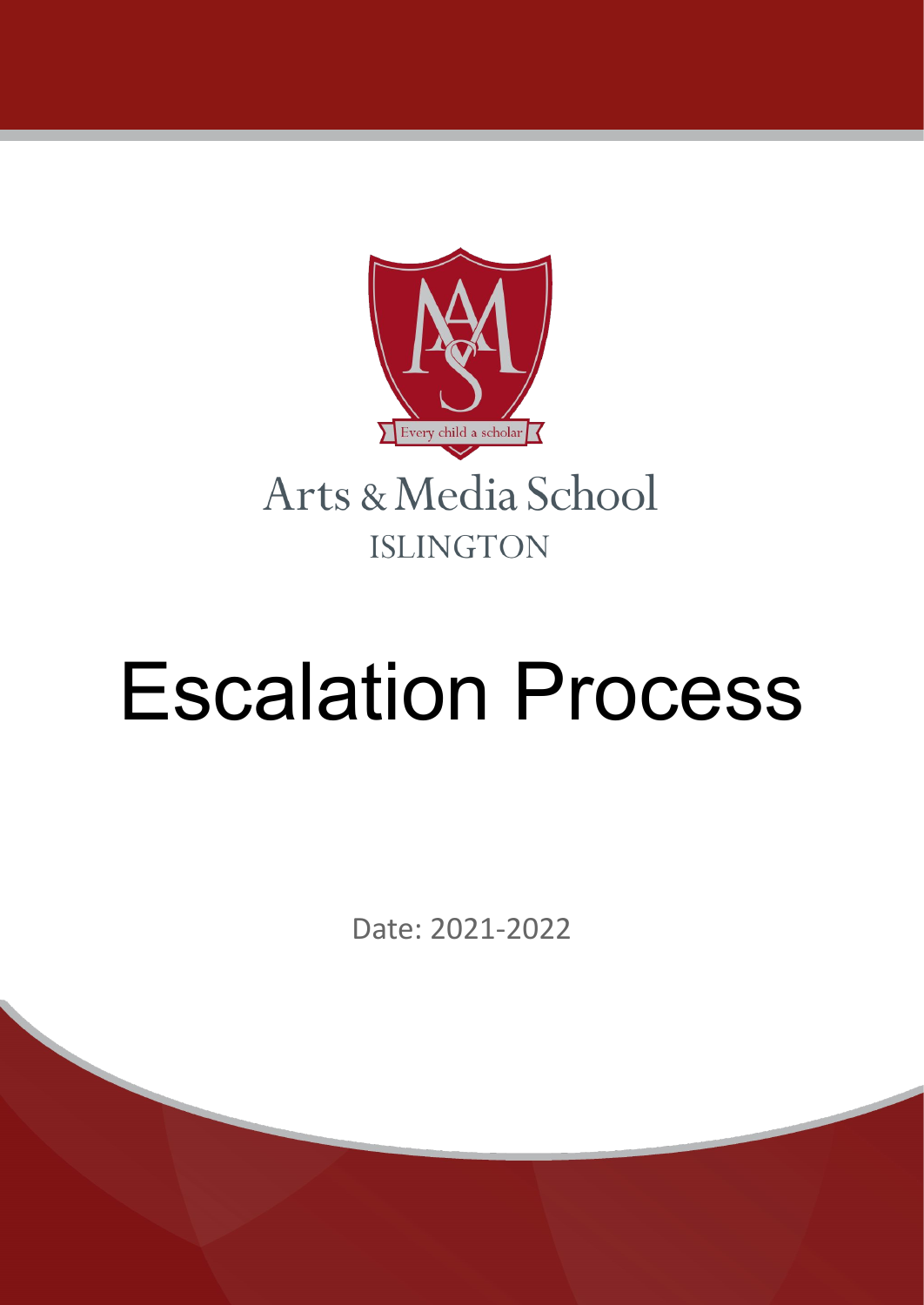

### Arts & Media School **ISLINGTON**

## **Escalation Process** 2021/22

This process is reviewed annually to ensure compliance with current regulations

Approved/reviewed by Anne Orrells Date of next review | October 2022

**Escalation Process Process** (2021/22)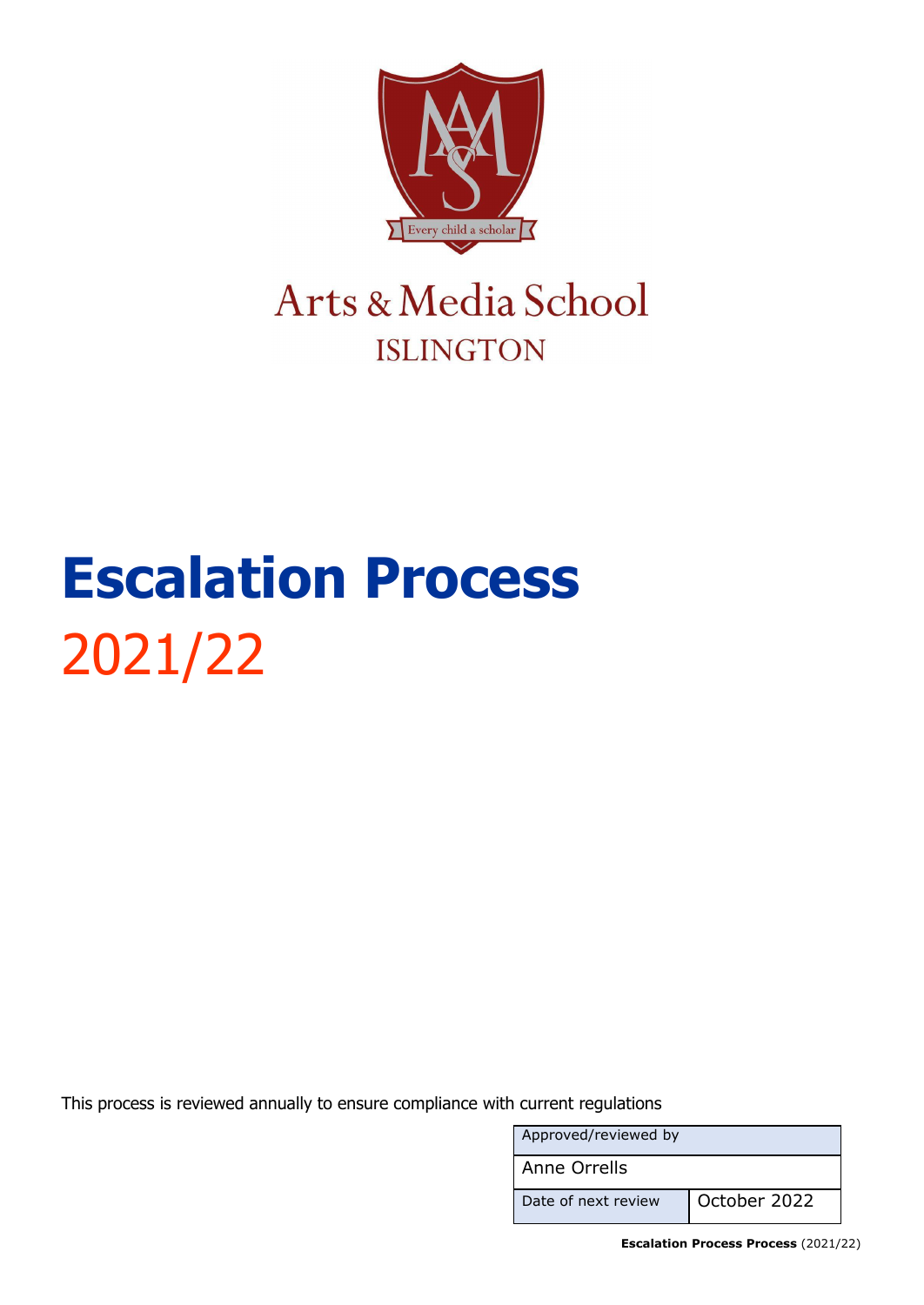#### **Purpose of the process**

To confirm the main duties and responsibilities to be escalated should the head of centre, or a member of the senior leadership team with oversight of examination administration, be absent.

#### **Before examinations (Planning)**

In the event of the absence of the head of centre or the member of senior leadership with oversight of examination administration, responsibility for implementing JCQ regulations and requirements relating to activity prior to examinations will be escalated to:

- Susan Service Head Teacher
- Julia Stubbs Deputy Head Teacher (Curriculum)
- David Mcloughlin Deputy Head Teacher (Pastoral)
- Anban Naidoo Assistant Head Teacher
- Maleka Begum Assistant Head Teacher

To support understanding of the regulations and requirements, the following JCQ publications will be referenced:

- General Regulations for Approved Centres
- Instructions for conducting examinations
- Access Arrangements and Reasonable Adjustments
- Instructions for conducting coursework
- Instructions for conducting non-examination assessments
- Suspected Malpractice Policies and Procedures
- A guide to the special consideration process

#### **Main duties and responsibilities relate to:**

- Centre status
- Confidentiality
- Communication
- Recruitment, selection and training of staff
- Internal governance arrangements
- Delivery of qualifications
- Public liability
- Conflicts of interest
- Controlled assessments, coursework and non-examination assessments
- Security of assessment materials
- National Centre Number Register
- Centre inspections
	- Additional JCQ publication for reference:
		- o Centre Inspection Service Changes
- **Policies** 
	- Specific JCQ publications for reference:
		- o General Regulations for Approved Centres (section 5)
		- o Instructions for conducting examinations (section 25)
		- o Access Arrangements and Reasonable Adjustments (section 5)
- Personal data, freedom of information and copyright

Additional JCQ publication for reference: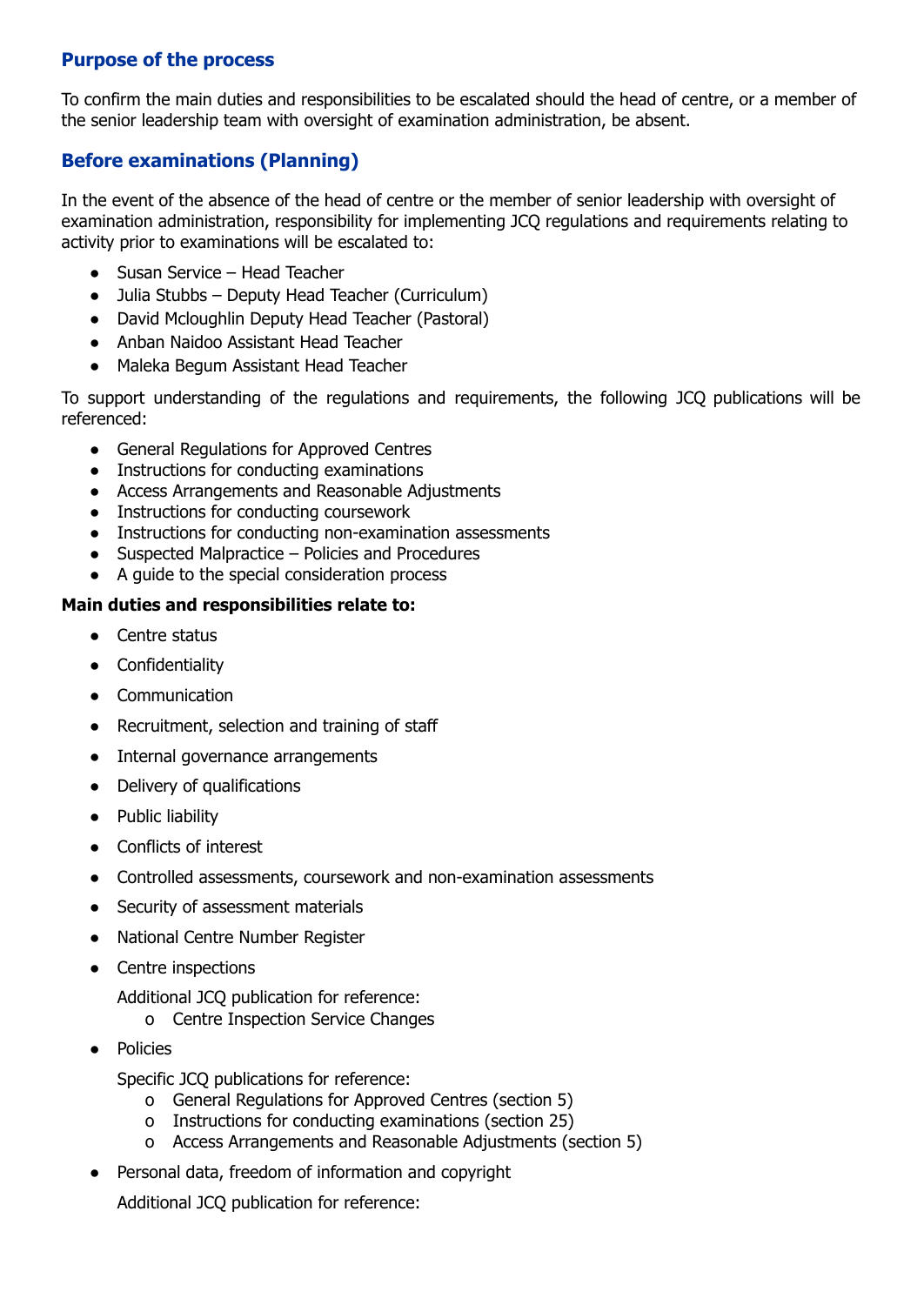o Information for candidates – Privacy Notice

#### Centre-specific information for reference

Information to support the Escalation Process is shared with the Senior Leaders listed above through the Google Drive – Escalation File

#### **Before examinations (Entries and Pre-exams)**

In the event of the absence of the head of centre or the member of senior leadership with oversight of examination administration, responsibility for implementing JCQ regulations and requirements relating to entries and exam preparation will be escalated to:

- Susan Service Head Teacher
- Julia Stubbs Deputy Head Teacher (Curriculum)
- David Mcloughlin Deputy Head Teacher (Pastoral)
- Anban Naidoo Assistant Head Teacher
- Maleka Begum Assistant Head Teacher

To support understanding of the regulations and requirements, sections of relevant JCQ publications will be specifically referenced including:

- General Regulations for Approved Centres (section 5)
- Instructions for conducting examinations (sections 1-15)
- Access Arrangements and Reasonable Adjustments (sections 6-8)

#### **Main duties and responsibilities relate to:**

- Access arrangements and reasonable adjustments
- Entries

Additional JCQ publications for reference:

- o Key dates in the examination cycle
- o Guidance Notes for Transferred Candidates
- o Alternative Site guidance notes
- o Guidance notes for overnight supervision of candidates with a timetable variation
- Centre assessed work

Additional JCQ publication for reference:

- o Guidance Notes Centre Consortium Arrangements
- Candidate information

Additional JCQ publications for reference:

- o Information for candidates documents
- o Exam Room Posters

#### **During examinations (Exam time)**

In the event of the absence of the head of centre or the member of senior leadership with oversight of examination administration, responsibility for implementing JCQ regulations and requirements relating to during exam time will be escalated to:

- Susan Service Head Teacher
- Julia Stubbs Deputy Head Teacher (Curriculum)
- David Mcloughlin Deputy Head Teacher (Pastoral)
- Anban Naidoo Assistant Head Teacher
- Maleka Begum Assistant Head Teacher

To support understanding of the regulations and requirements, sections of relevant JCQ publications will be specifically referenced including: